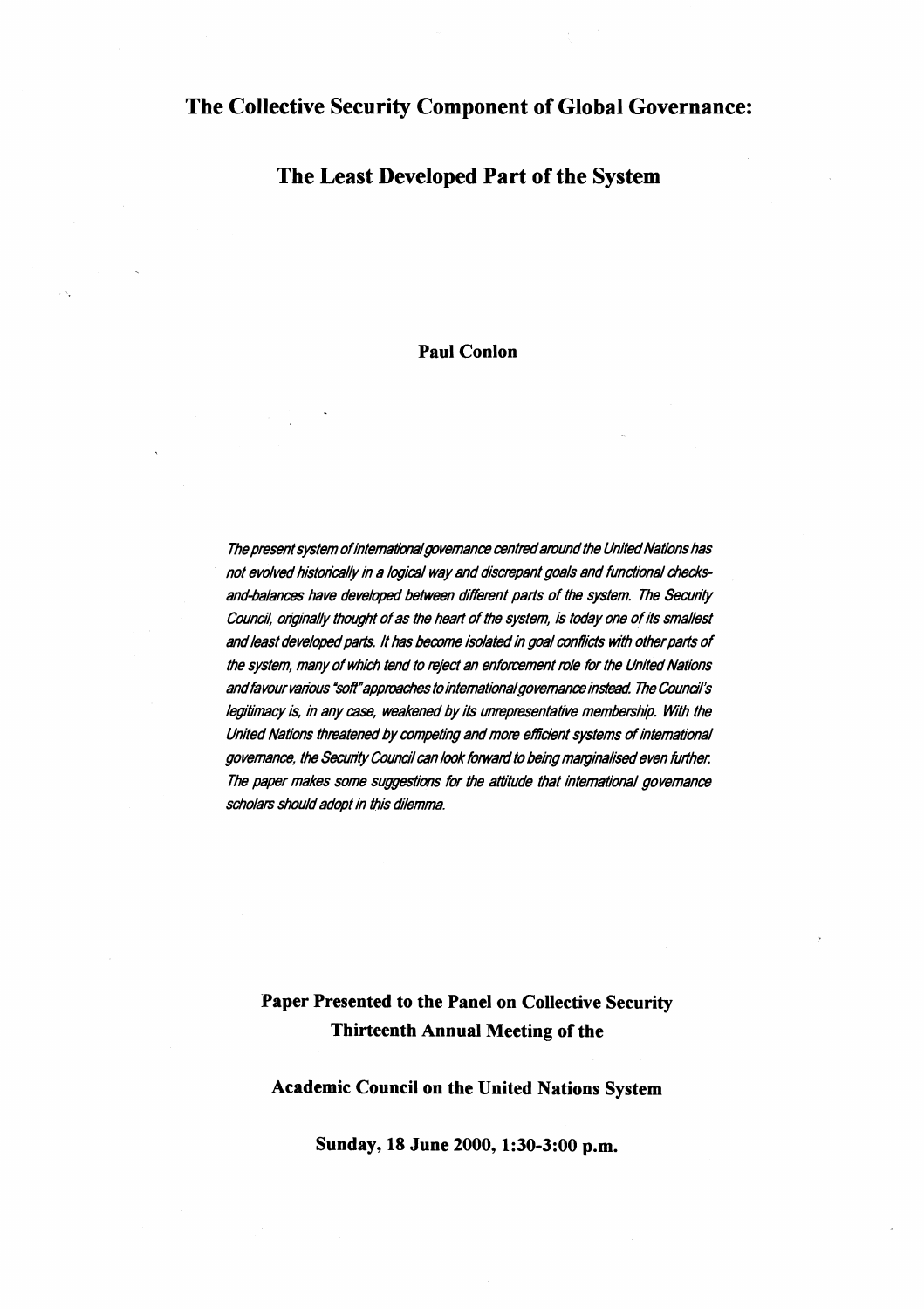# **The Collective Security Component of Global Governance: The Least Developed Part of the System**

#### **The Historical Development of the Present System**

Despite origins further back in time, the basis of the present United Nations system was established with the Charter of the United Nations in **1945,** the provisions of which contained a number of explicit or implicit ideas that have since informed the development of this central system of global governance. The idea was to go beyond a temporary and limited military alliance and create a system that would be *universal* and *permanent* for addressing such a variety of governance issues that it was necessary to divide it up structurally into different specialised sections, but with some idea that such sections would *cooperate* or *coordinate* with each other. One activity, peace and security maintenance, normally called collective security, was considered so important that it was allocated to the Security Council, an organ of the United Nations (in the Charter-law sense) that, strictly speaking, has no other area of responsibility.

This organ was made a central and hierarchically prioritised source of influence and authority in the Charter structure so that other organs with the same responsibilities were subordinated to its superior authority (internally in Charter law). In addition, other existing international treaty or governance systems were likewise subjected to its prioritised authority. The Security Council was thus intended to be the heart of the system, constituting its hierarchical summit. Its brief was admittedly limited in scope, but it was not supposed to have any rivals or competitors.

If we look at these ideas individually, we will see that they were not all that explicitly present in the original design, nor were they all that logically integrated with each other.

The Organisation started out as a military alliance that even made specific reference to its enemies in its Charter.' Nonetheless, the large number of founding members, and the efforts of its core membership in including many other nations, some of whose participation in the original military alliances had been formal rather than substantive, pointed already in **1945** to the possibility of a universal organisation. The breakthrough for this idea came ten years later when a long-standing dispute between the Cold War power blocks was settled and a large number of members were admitted. From this point onwards, the idea was that more or less all States could  $t$  ween the rom this  $\mu$ 

<sup>&#</sup>x27; **Charter** of **the United Nations,** art <sup>107</sup>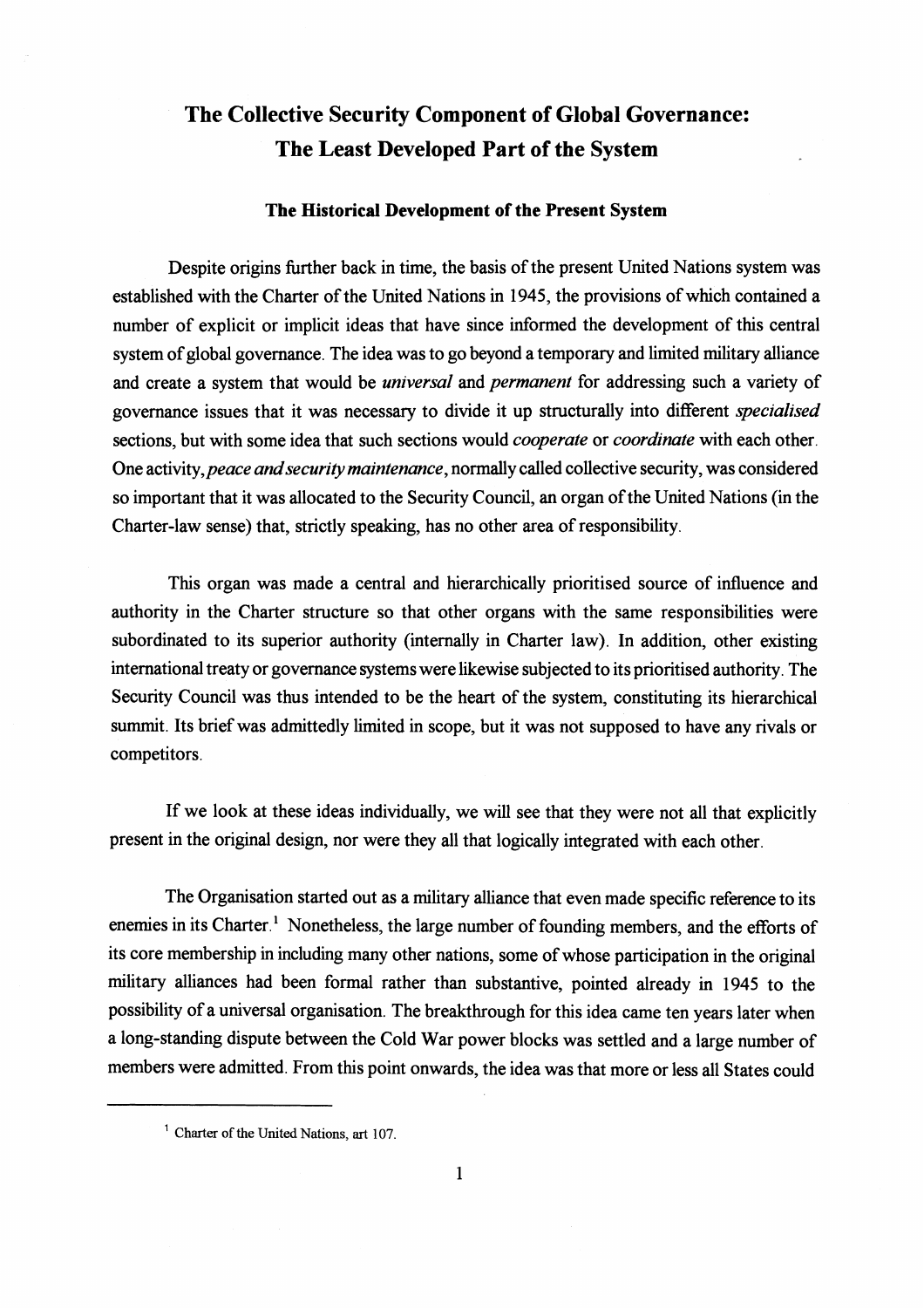become members, at least in the long run. In this sense, it is more correct to see the present organisation of the United Nations has having been founded in 1955 rather than in 1945. The Organisation was henceforth conceived of as universal.

The Organisation was likewise thought of as being permanent, since no provision was made internally in Charter law for its dissolution or limitation in time, unlike some multilateral treaties.<sup>2</sup> While it made formal provisions for expelling members,<sup>3</sup> there has never been any serious consideration of doing so, and it is not likely this provision would be used in the future either.

The reasons why the system came to have many specialised subdivisions are more complex and it is in this matter harder to reconstruct what the original intention was, or what it should have been. Some of the specialised divisions that evolved address problems that could not have been foreseen in 1945, or whose permanent could not be foreseen (e.g. UNHCR). Some international organisations were much older than the United Nations and too powerful to be eliminated entirely (ILO), so the solution was to include them in a loose system.

That all such specialised activities should be coordinated can be read out of the fact that the Charter made provisions for their being "set up" or "coordinated" by the Economic and Social Council and the General Assembly (other organs in Charter-law terms), <sup>4</sup> but in relation to the many specialised branches of the United Nations, the idea of any central control seems to have been poorly developed, if it was present at all, and this decentralisation tendency of the United Nations system later developed without very much conscious planning.

The original design provides no guidance on priorities when the organisation's inherent tendency towards universal membership collides with the idea that the members should meet certain minimal standards of comportment. While membership can be denied to a State that is not "peace-loving,"<sup>5</sup> the expulsion of a member can be blocked by a veto in the Security Council and, since membership is permanent, a State that has once become a member but then decides to be other than peace-loving cannot really be excluded. ment, a s<br>nnot real<br>——

Ibid., **Art.** 4.

**Cf. NATO Treaty, Arts. 12, 13.** 

<sup>&</sup>lt;sup>3</sup> Charter of the United Nations, Art. 6.

**Ibid, Arts 58,63,68.**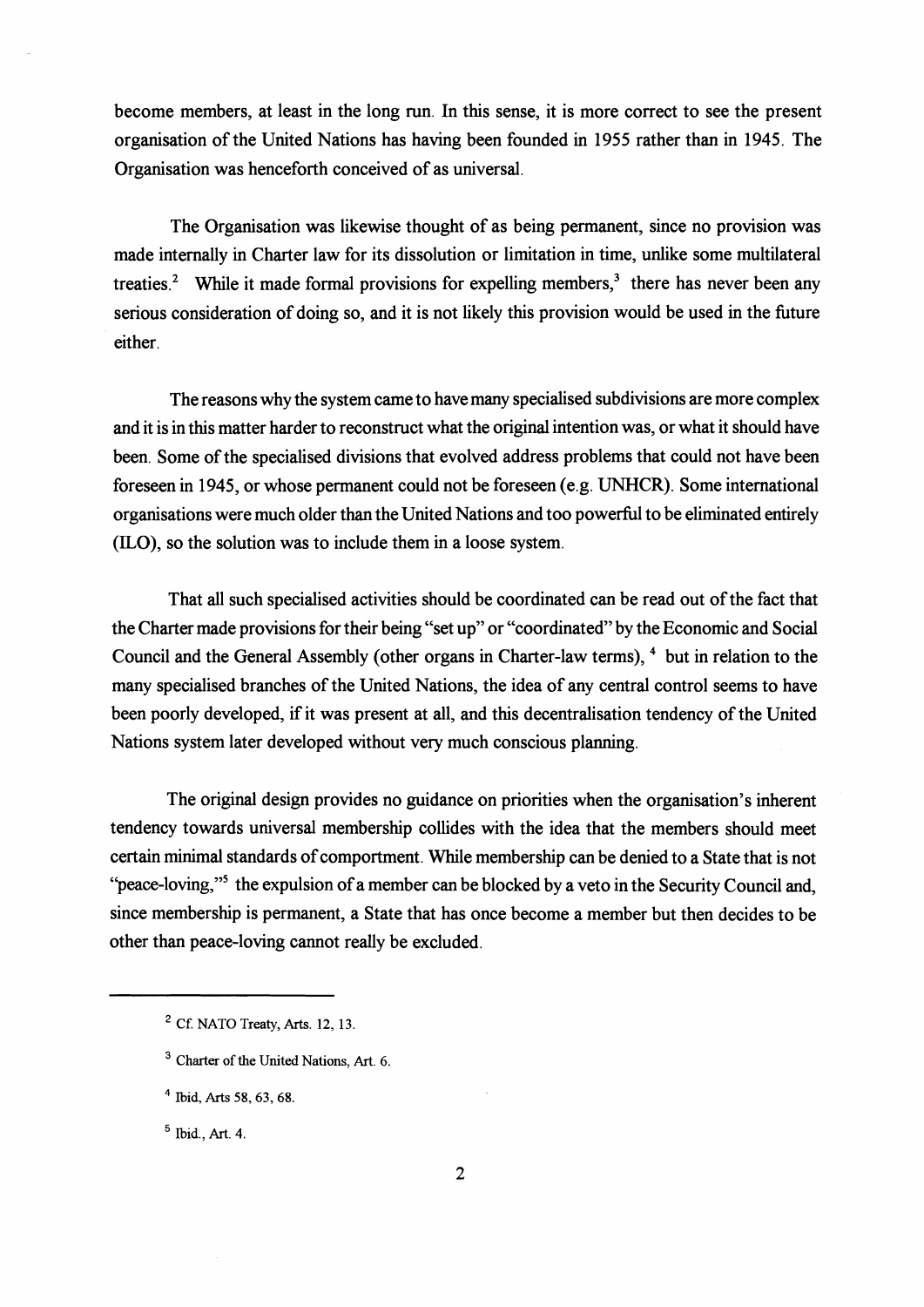#### **Discrepant Goals and Functional Checks-and-Balances**

Nor does any thought appear to have been given to the question of what to do if logical goal conflicts ensued between the organisation's different goals. It is thus not clear what one is to do ifhuman rights or environmental protection collide with economic development, or if peace enforcement collides with humanitarian relief exigencies.

Widespread polemical criticism of the United Nations system for "overlapping" and "turf rivalries" within the same set of presupposed goals (i.e. too many cooks spoiling the broth) has obscured the issue of intra-systemic conflict (i.e. different cooks cooking their different broths).

With one very important exception, the Charter system of **1945** did not apparently envisage the problem of tendencies to checks-and-balances developing from out of different constituencies or sections of the system. At the same time, the Organisation did not formulate any coherently articulated central goals for the membership, or it postulated goals that were so general as to be meaningless, thus encouraging the system to become a coalition of different constituencies pursuing or emphasising different goals, frequently without the discrepancy being coherently stated and perceived.

Tendencies towards checks-and-balances frequently appear in the different sections of complex governmental structures and are all the more likely to do so where heterogeneity is greater. Such tendencies can occur without any deliberate design on the part of those designing the State's structure and even in defiance of its stated legal principles. The same tendencies appear in international organisations.

The Charter of **1945** built a certain check-and-balance into its structure when it decided that in matters of international peace and security, one organ (the Security Council) would take precedence over another one (the General Assembly) in case of collision,<sup>6</sup> as well as over regional organisations<sup>7</sup> and that, within the Security Council, there would be five permanent members,<sup>8</sup> elected permanently to their positions by the original members when they signed the Charter in

 $6$  Ibid, Art. 12.1.

<sup>&#</sup>x27; **Ibid, Arts 34 and 53** when **read together with Art 103.** 

 $B$  Ibid, Art 23.1.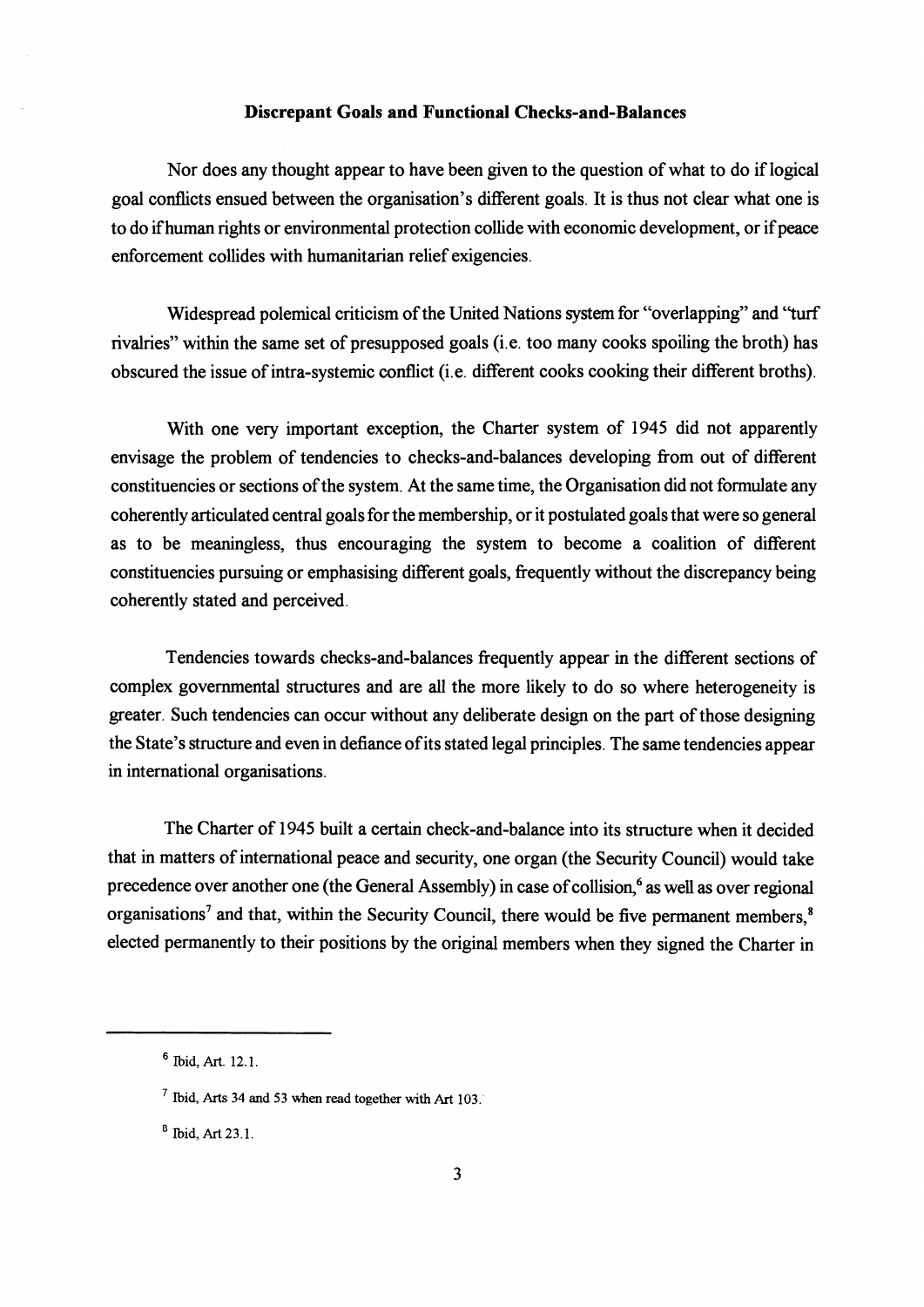1945, and provided with several privileges, the most important one being the so-called veto.<sup>9</sup> In this way, those five members were supposed to establish a check on the general membership in peace and security matters.

Less intended checks-and-balances evolved more by drift and chance, or were related to the specific goals of specialised subdivisions. The recruitment of civil servants and delegates from, and permanent close collaboration with, relevant epistemic communities strengthens the tendencies of most specialised subdivisions of the system to prioritise different goals and even to work against other subdivisions in the case of mutually incompatible goal collisions.

The fact that the Charter deliberately established a check-and-balance to the benefit of the five permanent members of the Security Council in a certain way only encouraged the constituency of members disadvantaged by this provision to develop and utilise unofficial checksand-balances more conducive to their own goals, when and where they could do so.

#### **Varying Degrees of Development in Different Parts of the System**

Let us look briefly at the United Nations and its various subsections and to position the Security Council within it, and without, for the time being, even going into the question of conflicting goals or checks-and-balances.

The largely decentralised nature of the United Nations system is hardly perceived by informed public opinion, even less by its ill-informed counterpart, and frequently not even perceived by governments themselves. Moreover, the central treaty organisation (the United Nations proper) and its central organs appear much less interesting to the press and scholars than many of its specialised agencies or subdivisions. Major European newspapers are much more likely to report on the activities of the Human Rights Commission or the World Health Organisation than on the Security Council, and the General Assembly is hardly ever mentioned. The daily "UN-Wire" bulletins produced by the United Nations Foundation<sup>10</sup> normally devote three to four times more space such issues as international public health, gender equality and environmental protection than to those of collective security. An analysis of the articles appearing in *Global Governance*<sup>11</sup> shows a similar bias.

Ibid, Art **27.3.** 

<sup>&</sup>lt;sup>10</sup> www.unfoundation.org.

<sup>&</sup>lt;sup>11</sup> Published by Lynne Rienner, ISSN 1075-2846.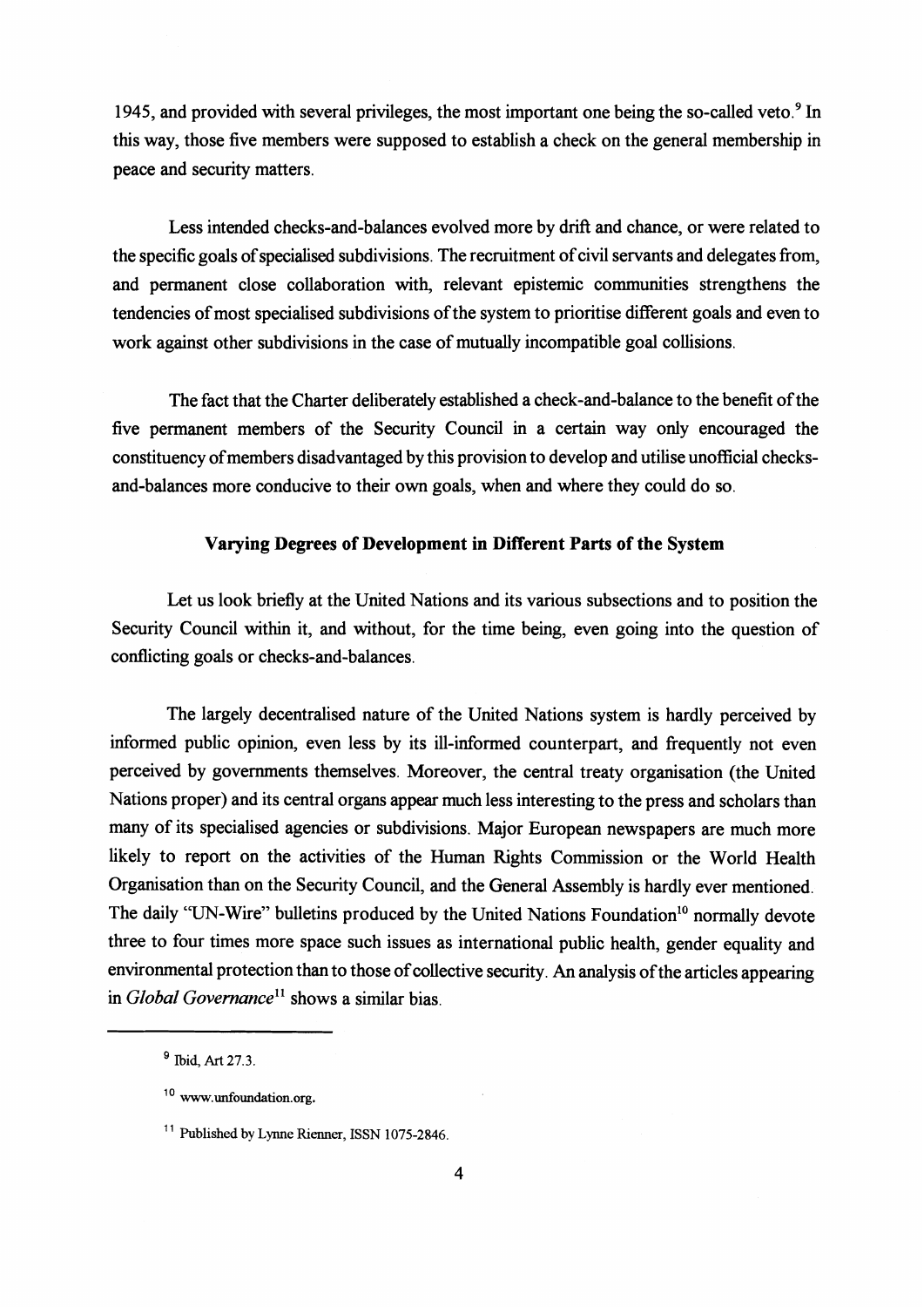What is more significant is that there is a much greater favourable consensus about the achievements and value of the specialised subdivisions. WHO and **UNHCR** are respected as professional organisations performing a useful function despite occasional talk of mismanagement or scandals; UNICEF is practically treated as sacrosanct. With the central treaty organisation frequently under attack, its supporters accordingly respond to such criticism by pointing to usehl work and acknowledged achievements in spheres outside the control of the United Nations proper.

The importance of economic development and related concerns has led to a disproportionately large apparatus of staff dealing with such issues and/or servicing a large number of specialised bodies and frequent specialised summits. The sheer size of such activities obscures the work of other sections of the system.

### **The Status of the Security Council in this System**

To exacerbate matters even hrther, the Security Council in particular contributes to its own isolation from the public by avoiding contact with non-State actors and narrowly channelling its relations with States via foreign ministries. It does not even have its own press officer. There is no need for one. Most of its deliberations are secret, are not even recorded adequately for internal use and, originally, even official records of private consultations could not be kept by the Secretariat. The decisions of some of its subsidiary organs, sanctions committees, are not even published,<sup>12</sup> although many of them are binding on member States.

The size of its staff is an illuminating indicator of its status. In 1994, for instance, the entire United Nations system employed about 50,000 people, the central Secretariat employing at that time about 10,000, half of them stationed in New York. Within the latter, the Department of Political Mairs, in charge of servicing the Security Council, employed 288 people. Of the latter, only 42 staff members were allocated to the Security Council and its subsidiary organs, seven of whom were occupied in editing a compilation of its resolutions from previous years.<sup>13</sup> This is less than 1% of the United Nations' operatives.

<sup>&</sup>lt;sup>12</sup> Michael P Scharf & Joshua L Dorosin, "Interpreting UN Sanctions: The Rulings and Role of the Yugoslavia Sanctions Committee," *Brooklyn Journal of International* **Law,** vol 19, no 3, 1993, 822 et **seq.** 

**l3** Marrack **Goulding,** *Revised Structure* **for** *the Deparhnent* **of** *Political Aflairs, 15* April 1994 (departmental circular.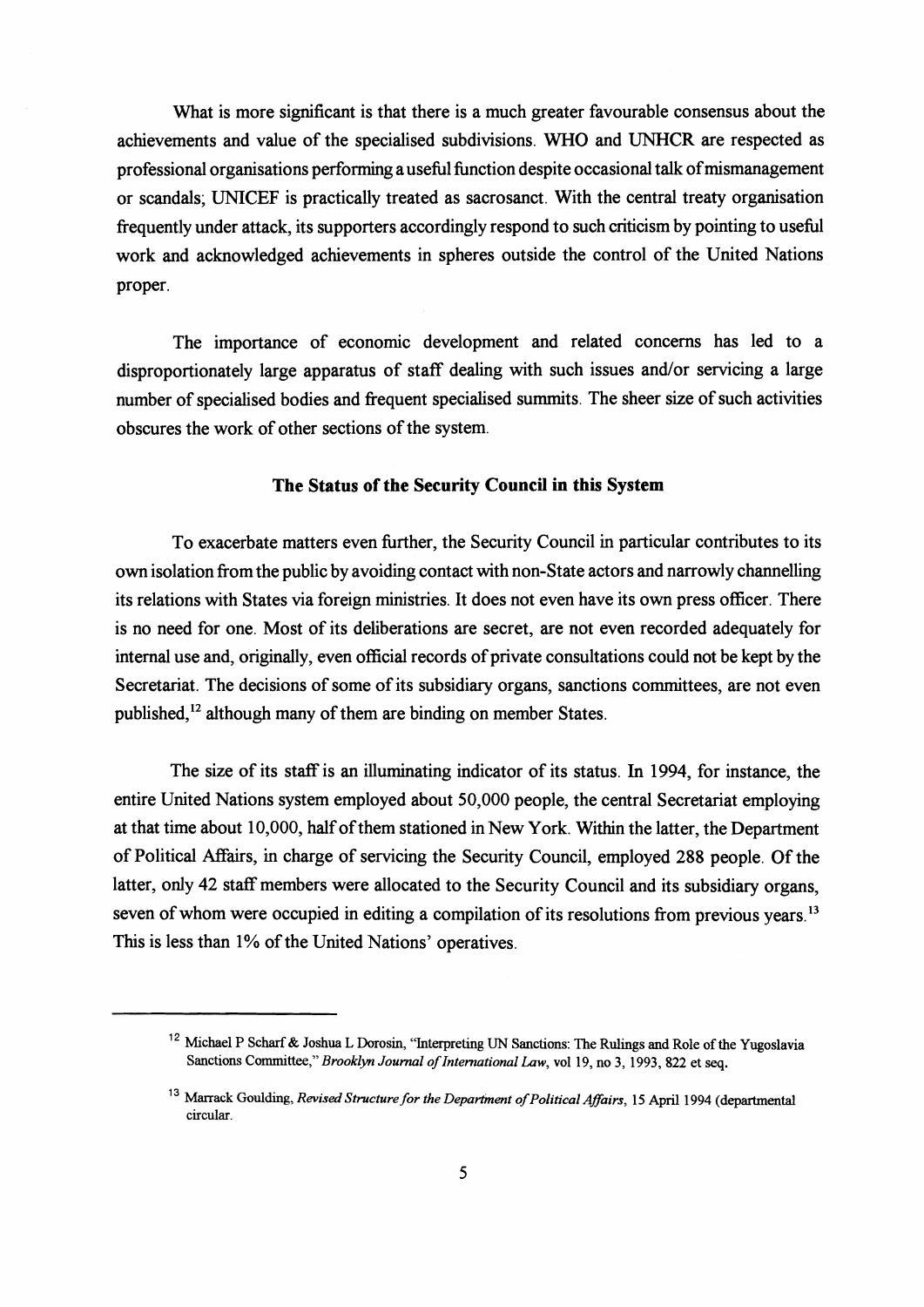The substantive law of the Security Council and of its immediate subsidiary organs is not systematically recorded, even less codified, and even its rules of procedure are still referred to as "provisional" after fifty-five years of existence. Its procedural law is likewise underdeveloped.<sup>14</sup>

Its staff, numerically inadequate to its tasks in any case, is composed of generalists without any expertise in the type of specialised questions that fiequently occur in its work. The Canadian ambassador to the United Nations has recently lamented the fact that its research capacity was non-existent.<sup>15</sup> For almost any activity outside of routine conference servicing, it has to fall back on operatives of other parts of the Secretariat or of other specialised agencies. Such assistance is normally forthcoming, but is completely voluntary since there is no statutory regulation of such matters and thus no absolute obligation for any other part of the system to provide such assistance.

Unlike other parts of the Secretariat, the Security Council's staff offer no advice or substantive services to delegates in their work. The latter are generalist foreign service officers stationed at United Nations Headquarters and, like the staff, have no special expertise or relevant previous experiences. Except for the Permanent Five, most missions are thinly staffed and not adequately resourced for the work involved in their two-year stints on the Council. It would be considered an act of lunacy on the part of a government to send a generalist foreign-service officer to represent its interest at conferences where the law of the sea or arms control were on the agenda, yet no-one thinks anything unusual of having those same actors deal with complex and pressing crisis situations in obscure parts of the world in the context of the Security Council's work..

This lack of expertise and competency in the Council and its direct subsidiary organs confront these bodies with the dilemma that professionalism and effectiveness can only be achieved by contracting activities out of the immediate control and purview of the Council itself. There is therefore always a tradeoff between authority and effectiveness in Security Council activities - to professionalise them and make them more effective, they must be moved away from the source of authority; keeping them close to that source of authority will strengthen their legitimacy, but they will be less effective.

<sup>&</sup>lt;sup>14</sup> Scharf & Dorosin, op cit, 823.

<sup>&</sup>lt;sup>15</sup> In connection with the issue of UNITA's financing its activities by selling diamonds; the ambassador in question is the chairman of the relevant sanctions committee.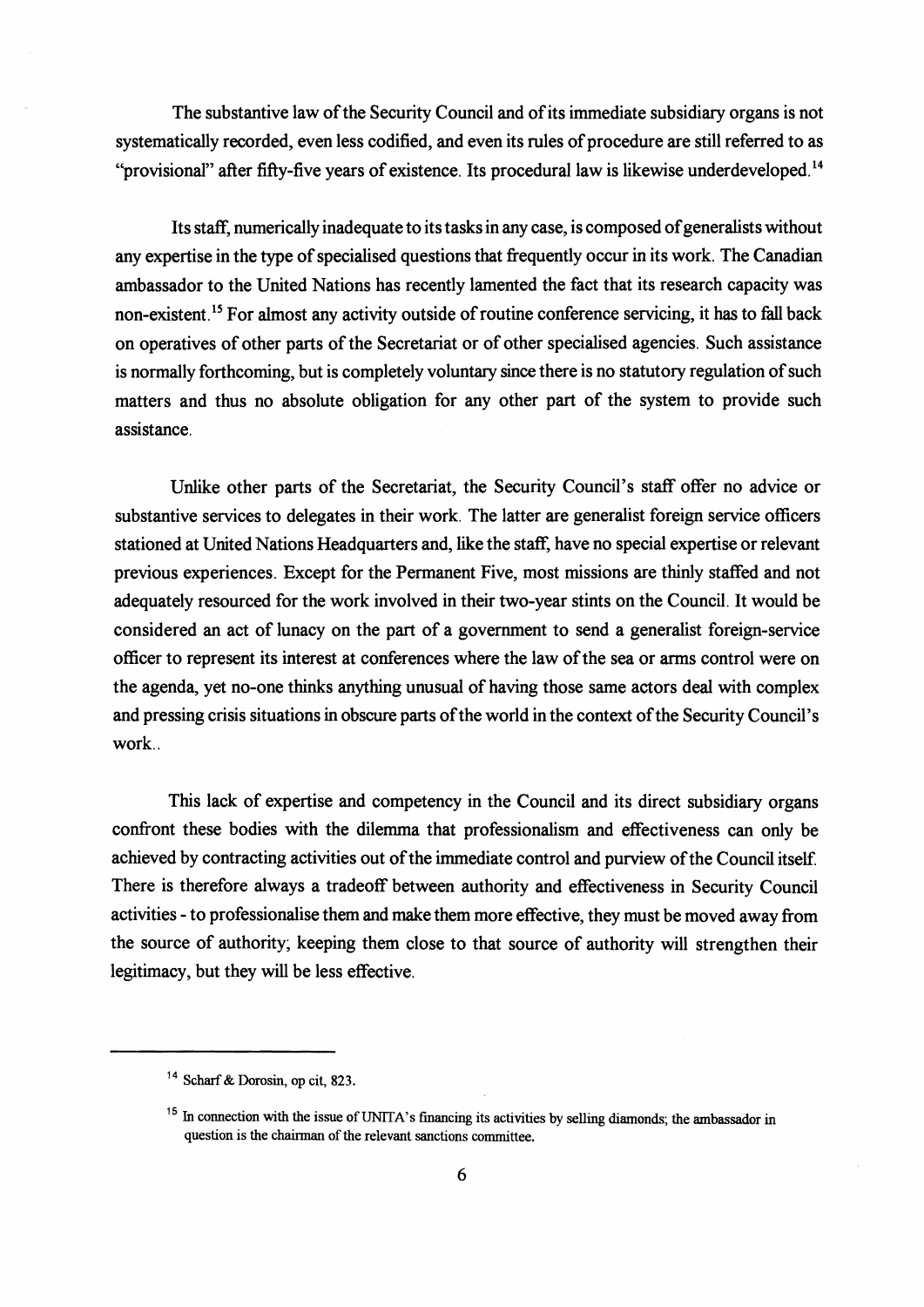In extreme cases, "outsourcing" activities to professional subsidiary bodies makes it impossible for the Council's members to control what those subsidiary organs do. One case in point was UNSCOM which operated under the formal authority of the Security Council with utmost professionalism, but with an extreme degree of autonomy, thus working de facto for the narrow interests of a small number of western countries and their intelligence communities.<sup>16</sup>

A more interesting case in point are the international criminal tribunals which the Council has reluctantly created under conditions which make it difficult to control their activities. Since such tribunals are expert-run by professional judges and prosecutors, there is no obvious way for the Council to stop them or divert their activities into diplomatically accepted channels. **l7** While this is all the more to be welcomed fiom a human rights enforcement perspective, it poses the dilemma that the Council can only play one of two possible roles in such a structure: either it functions as a mere rubber stamp, or it acts as an adversary to, or brake on, its own creation.

#### **Security Council Isolation in Goal Conflicts with Other Sections of the System**

The Security Council has in the last decade become prone to involvement in goal conflicts with other sections of the general membership, with the Secretariat and with other divisions of the global United Nations system. Its enforcement activities were in particular resented by divisions with humanitarian functions. The latter felt that they should not be subject to the authority of the Security Council or, in particular, of sanctions committees. The latter had trouble controlling them and getting them to comply with what were, in Charter-law terms, binding obligations to respect their authority. In some cases resistance was so successful that sanctions committees had to give up and accept the situation. The ironic situation thus evolved that Chapter VII obligations were supposed to be binding on member States but could not be enforced on United Nations system organisations.

It was in this vein that other sections of the global system began to militate against the work of the Council's sanctions committees, a tendency that ultimately became predominant within the central Secretariat as well. The classic example are the activities of UNICEF in publishing statistics on infant mortality caused by sanctions. The constant disputes between the

<sup>&</sup>lt;sup>16</sup> See Richard Butler, *Saddam Defiant*, Weidenfeld & Nicolson, 2000, reviewed in *Financial Times Weekend*, **27/28** May **2000, 5.** 

<sup>&</sup>lt;sup>17</sup> See the recent remarks by the Russian Federation's foreign minister, Mr Ivanov, unhappy about the militancy of the Hague Yugoslavia Tribunal in pursuing his Serbian friends. David Buchan, "Russia mounts attack on war crimes tribunal," in *Financial Times*, 25 may 2000, 3; "Nato und USA weisen Iwanows Vorwürfe zuriick," *Neue Ziircher Zeztung,* **26** May **2000, 1.**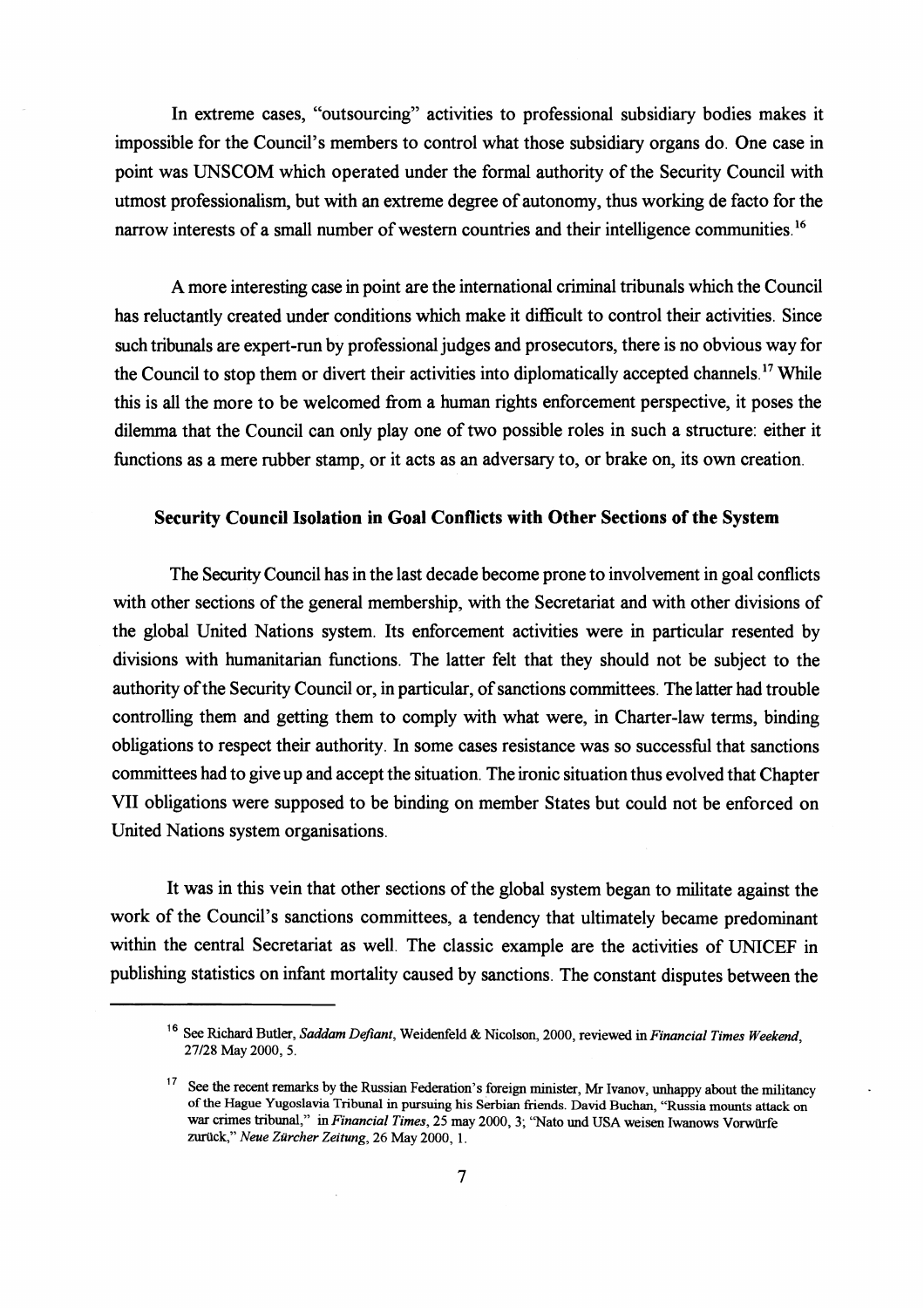Council and its dominant members and the coordinators of the oil-for-food programme in Iraq are another instance.

There are several explanations for this phenomenon, a simple one being that those dissident constituencies reject the objectives and designs of the dominant members ofthe Security Council. But in this author's opinion, it goes significantly beyond that. In fact, it is probable that even in the event that the Council were dominated by members more to that constituency's own liking and pursued corresponding goals more congenial to that constituency, it would probably act no differently.

# **Rejection by Other Sections of the System of an Enforcement Role for the United Nations**

The main reason for this phenomenon is that the function of enforcement is rejected in favour of a vision of a basically "soft" United Nations with largely remedial humanitarian functions, with a strong emphasis on neutrality in all international conflicts, a preference for mediation rather than involvement in conflicts, and a belief that long-term soft prevention activities (such as promoting economic development) will obviate the necessity of any international enforcement functions. Indeed, economic development itself has come by many to be seen as the organisation's and the system's main purpose, a view that cannot be easily dismissed when one considers the amount of effort, personnel, money and time devoted to it. The appeal of economic development as a prioritised goal of the system (including at the expense of collective security) is strong to many member States because it is interpreted in terms of ambitions lingering from the 1960s and 1970s of the United Nations functioning as a huge resource redistribution system between north and south.<sup>18</sup>

Attitudes of this nature are rife among United Nations staffthroughout the entire system. Most member States are not adverse to these ideas either, including those serving on the Security Council. They frequently baulk at and even sabotage the ramifications of the very resolutions that they have voted for. It can hardly be overlooked that since the early 1990s, most Security Council resolutions have been adopted with abnormally high degrees of unanimity, yet members are frequently not even interested in enforcing them. The Council's contradictory tendencies on peacekeeping missions is another example of the same tendency; the members frivolously create peacekeeping missions and then refuse to provide them with adequate mandates or reasonable

<sup>&</sup>lt;sup>18</sup> See For a Strong and Democratic United Nations: A South Perspective on UN Reform, The South Centre, **1996.**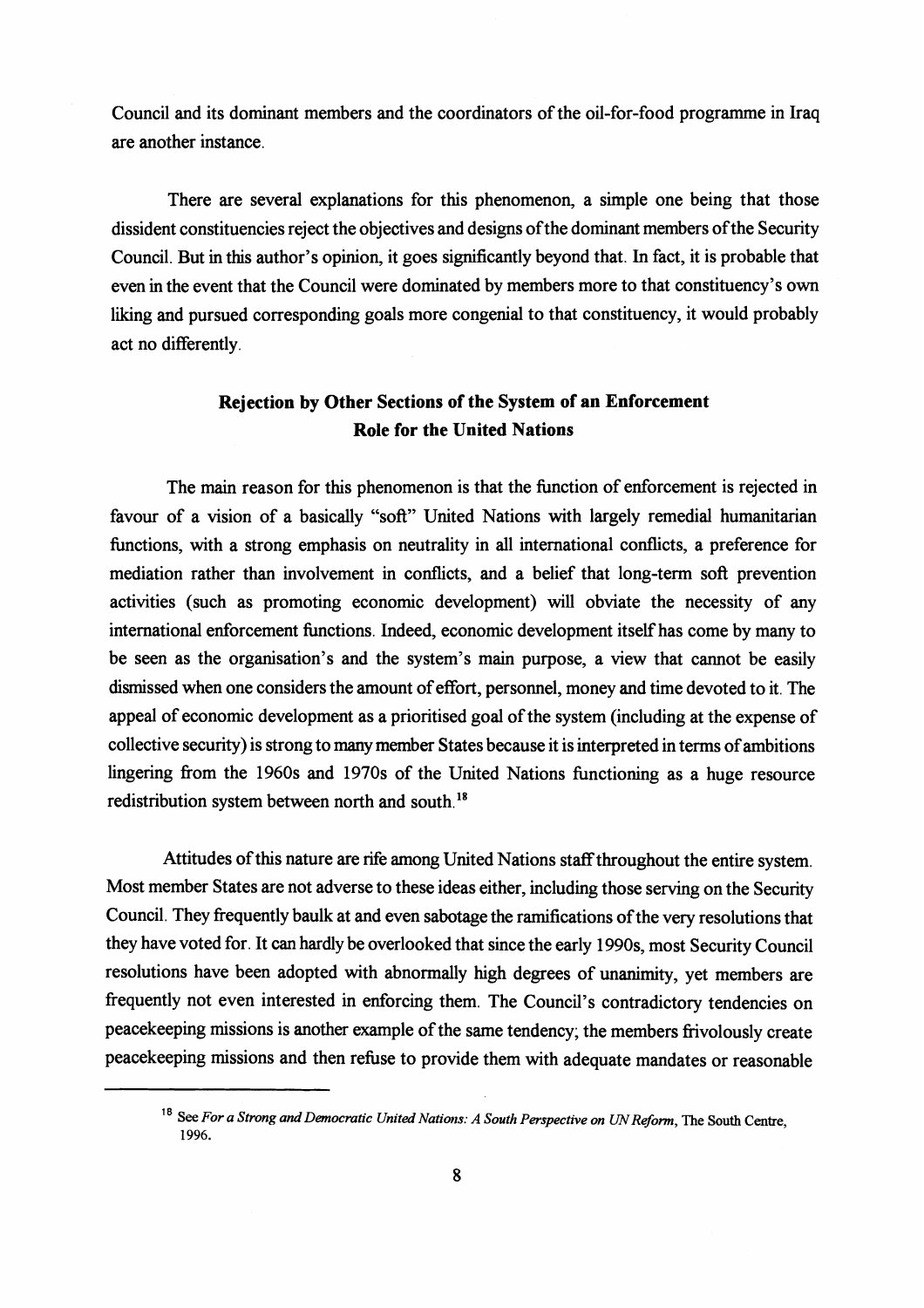resources.

There is more than one side to this coin. Since opposition to economic sanctions is now widespread, this situation might appear quite convenient, but the same tendencies in human rights matters would weaken the Security Council's possibilities ofbeing an enforcer of universal human rights principles.

#### **The Legitimacy of the Council**

After 1990, the Security Council began to emerge from its lack of development and its isolation within the United Nations system, but without radically overcoming any of the disabilities mentioned above. Worse still, its re-emergence has entailed a more serious problem in that the long-dormant doubts of major constituencies amongst member States and in informed public opinion about its structure and composition have been brought to the surface again. The central idea of a collective security organ with privileged options vis-a-vis other governance bodies and with a privileged status of the Permanent Five within it was never really accepted by the vast majority of the Organisation's members. They do not really accept it at present either.

Developments within the last decade have increased rather than lessened the visibility of this problem. As long as the Council is inactive or marginal in world affairs, its inequality-based membership is accepted, if it becomes more active, its structure is no longer an academic matter to the membership.

The immediate cause of this scepticism was the inordinate influence of three of the permanent members on the activities and policies of the Council throughout most of the 1990s. This has given renewed relevance to concerns that its membership is unrepresentative and that the privileges of the Permanent Five run counter to the interests of most ofthe members. That the tide within the Council has been turning against those particular permanent members does not help matters, because, as the intervention in Kosovo showed, they then proceed to bypass the Council altogether. They have proven to be stronger than the others, whether they get their way by talking the Council into doing their bidding or by flouting its legal authority.

The problem arises because of an unacceptably large gap between legal authority and de facto power. The Council's hierarchically superior authority in international law under the Charter lacks any real power base, precisely the situation that the invention of permanent members and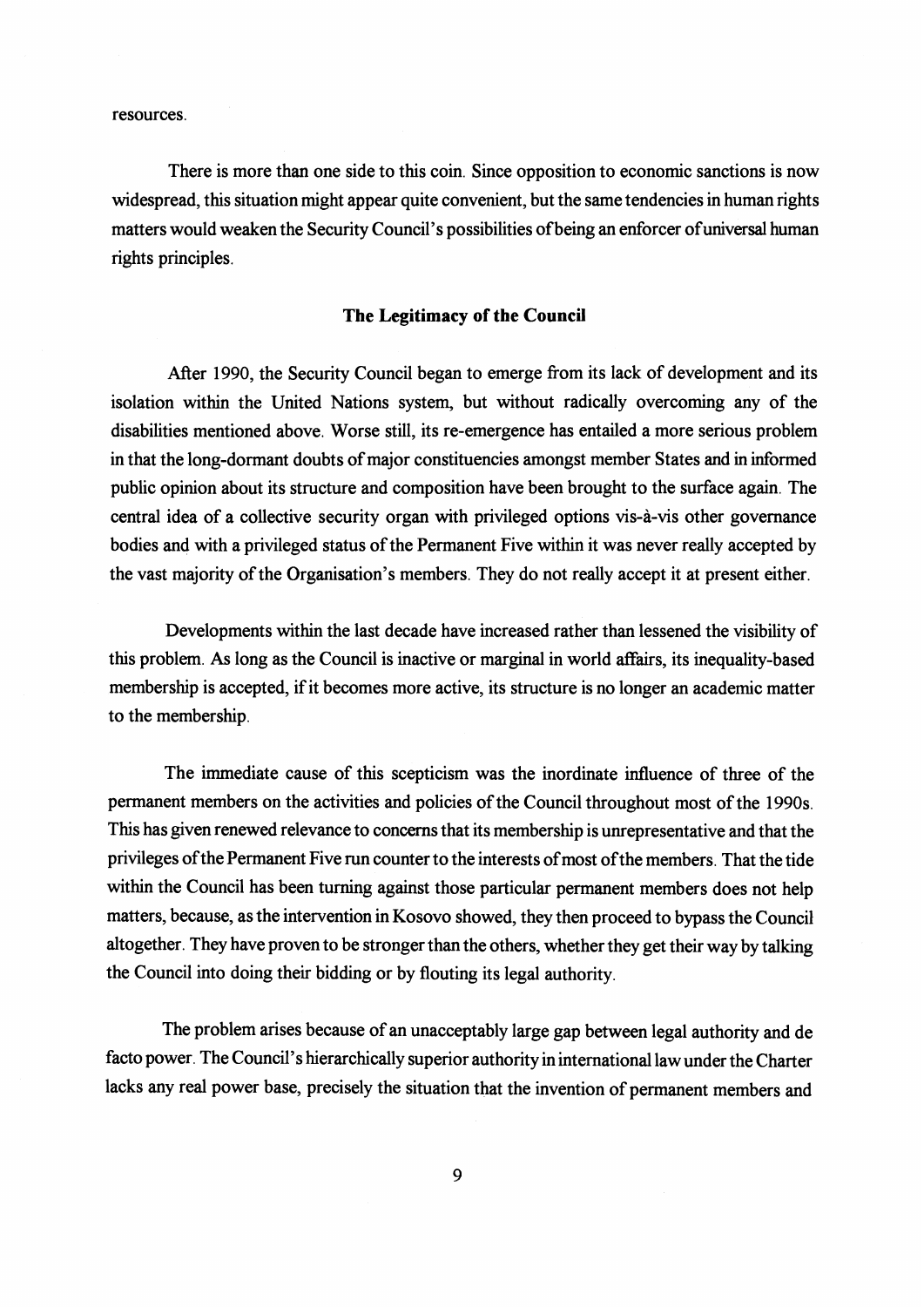their privileges was supposed to prevent.<sup>19</sup>

The gradual redefinition, over 40 years, of the United Nations's role from being a source of peace and security enforcement to being a largely neutral humanitarian organisation with economic development functions has encouraged the vacuum that competing international governance systems like NATO then exploit.

# **The Threat to the United Nations from Competing Systems of International Governance**

The threat to the United Nations as a marginally underperforming international governance system does not come fiom States, bilateralism or international lawlessness, it comes now more from competing international governance actors that are better adapted to contemporary conditions. The increased importance of organisations like WTO and NATO is evidence of this threat. Because, however, collective security is central to the structure of the United Nations Charter and of critical importance to western countries, and because the system's biggest failure lies precisely in this area, it is more likely that the global system could be brought to demise by the elimination of this core function for the United Nations. In this sense, the least developed component is the system's Achilles' heel.

Such a collapse of the central collective security component could then lead to significant weakening or collapse of those parts of the United Nations system whose performance as international governance institutions has been much more satisfactory. It is therefore doubtful that those who wish to see the United Nations function in the long run mainly as a provider of humanitarian aid, a promoter of economic development and a guarantor of human rights can further their ideals by striving to weaken the central treaty organisation's core enforcement structure, the Security Council.

A critical issue in this regard is which driving force will be the one that strengthens international governance, moving it further along the continuum towards what we think of as government, i.e. greater authority. Will it be the same as, or vastly different fiom, the forces which led to the development of government in national states? Most probably it will follow a pattern more similar to that which led to the formation of modern states: The primacy of solving hard-

<sup>&</sup>lt;sup>19</sup> Whatever merits the "realist" school may have on the desirability of *some* inequality in collective security matters, it is this author's argument that the *precise construction* of the present inequality system in the Security Council entails frustration of the "realist" school's aims.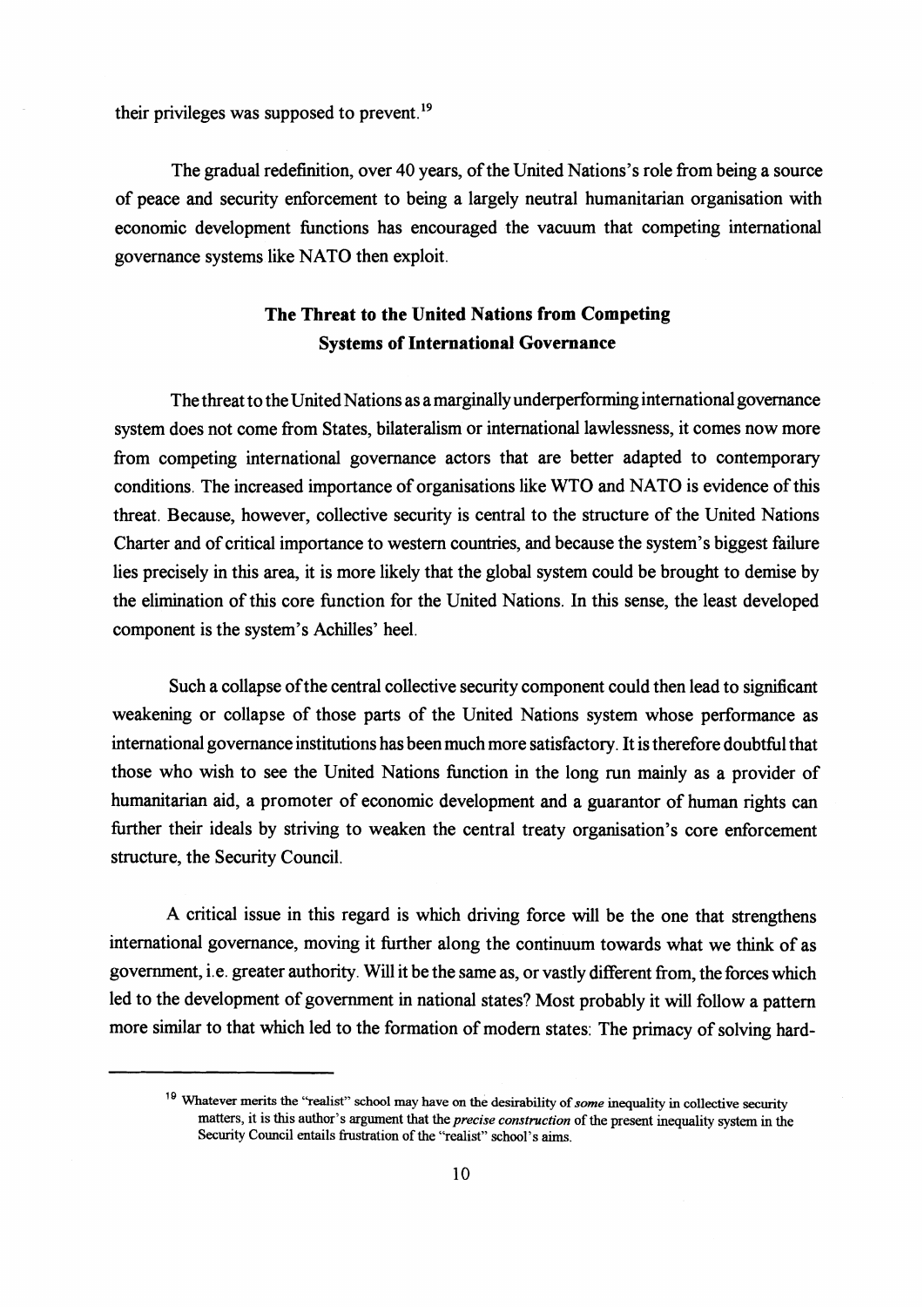core security first came to decide which actors and structures won out in the competition.<sup>20</sup> The possibility that advances in peripheral "soft" international governance functions will gradually strengthen global governance to the point where it can successfully ensure peace and security are slim.

#### **The Attitude of International Governance Scholars**

What should scholars and others interested in furthering orderly and meaningful international governance do in the face of this dilemma?

First of **all,** the situation should be recognised realistically for what it is. The United Nations has been declining for some time and continues to decline. Unlike the international environment in which the League of Nations declined, the present world is characterised by increasing degrees of international governance of all kinds. The United Nations central organisation cannot keep pace with this strong pressure for more and stronger international governance.

It should be realised that small steps in the direction of innovation or modernisation by United Nations structures do not negate the general declining trend of the Organisation. Periods of systemic decline are frequently characterised by a certain degree of innovation and change. Pressure for stronger international governance has been so strong in recent years that even the Security Council has gotten involved with fairly innovative institutions like international election monitoring or the creation of international criminal tribunals. One need only read the Council's debates preceding the establishment of the two relevant tribunals to sense the trepidation and distaste that the poor delegates of sovereignty-obsessed States must have felt at having to engage, in public, in such an unnatural act for a sovereign State. It is wrong in such instances to read a leadership role into the actions of the Security Council; it was in fact being dragged or pushed forward by forces which it would have liked to contain but could no longer control.

The possibility that the present structure built on the Charter of 1945 might ultimately have to be replaced, or that it might collapse under the pressure of developments and events, should be recognised. Thought should be given to what should be done at that juncture and to

<sup>&</sup>lt;sup>20</sup> Related to the question posed in this paragraph is a related one of even greater intellectual interest: whether or not international law is essentially similar to national law. Increasingly, scholars are moving in the direction of answering that question in the affirmative. See Bardo Fassbender, UN Security Council Reform *and the Right of Veto, A Constitutional Perspective,* Kluwer International law, 1998, Chapter 2.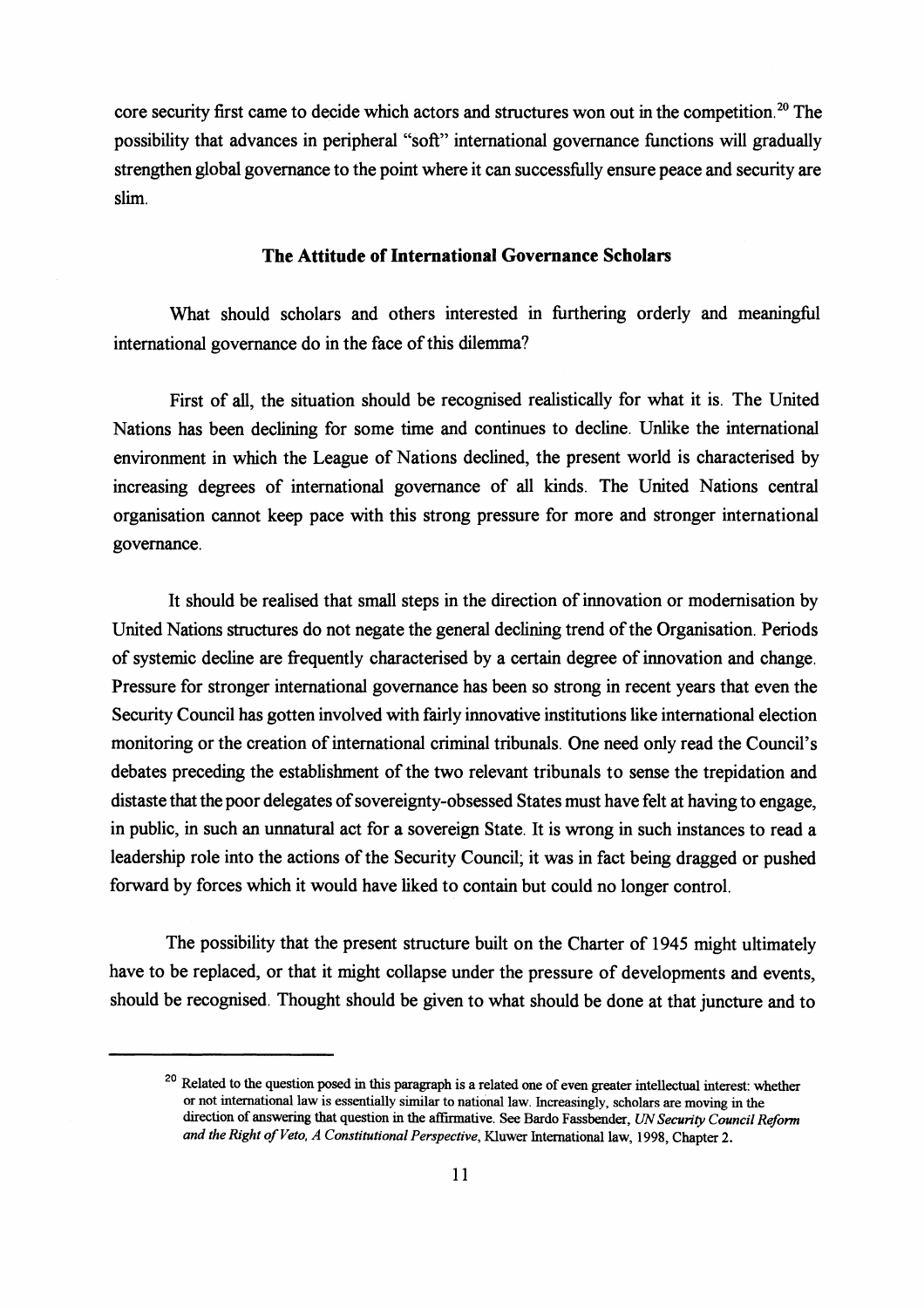what could succeed the United Nations. Otherwise, in that very unpleasant eventuality, the international community might once again be forced to follow the lead of those countries that are less ovenvhelmed by the general predicament than the rest of us, or even of a single country thrust into such a position of superiority by default. That would only be repeating the mistakes of 1945.

What is to be feared is therefore a precipitous collapse of the current United Nationscentred international governance system and its collective security core around the Security Council, not the prospect that in the long run it will most probably continue to decline and therefore will someday be replaced.

The realistic possibility of further conflicts in international governance between competing constituencies and their preferred systems or organs of international governance must likewise be countenanced. In particular, there is a distinct possibility that WTO will become the bastion of the "pro-globalization" party, with one or more United Nations bodies acting as fora for the "anti-globalisation" party.

Furthermore, the contradictory tendencies discussed above may only exacerbate the discrepancy even further. This could very possibly be the case if current trends towards the promotion of human rights and other liberal values on an international scale widen the gap between the international community and one of its most conservative and least developed governance bodies, the Security Council, thus further weakening the central collective security component.

It should likewise be recognised that appeals to the charismatic authority of the United Nations or its Charter will have little effect and, most probably, are openly dysfunctional. The recent lamentations over the fact that NATO's actions in Yugoslavia were a breach ofthe Charter are a case in point. It would have been more profitable to analyse the development which led to that breach. What is an advisable position to take in a period of ascendancy may not be advisable in a period of decline. The approach of portraying the United Nations as mankind's great hope for the future whose authority must be supported under all circumstances most probably encourages excessive lip-service to ideals and authority as a substitute for meaningful compliance.

One should not assume an equation between the United Nations and international governance, nor argue that the latter in promoted by uncritical support for the former. International governance scholars should do nothing that would contribute to or accelerate the further decline of the United Nations systems, because we are not prepared, intellectually or